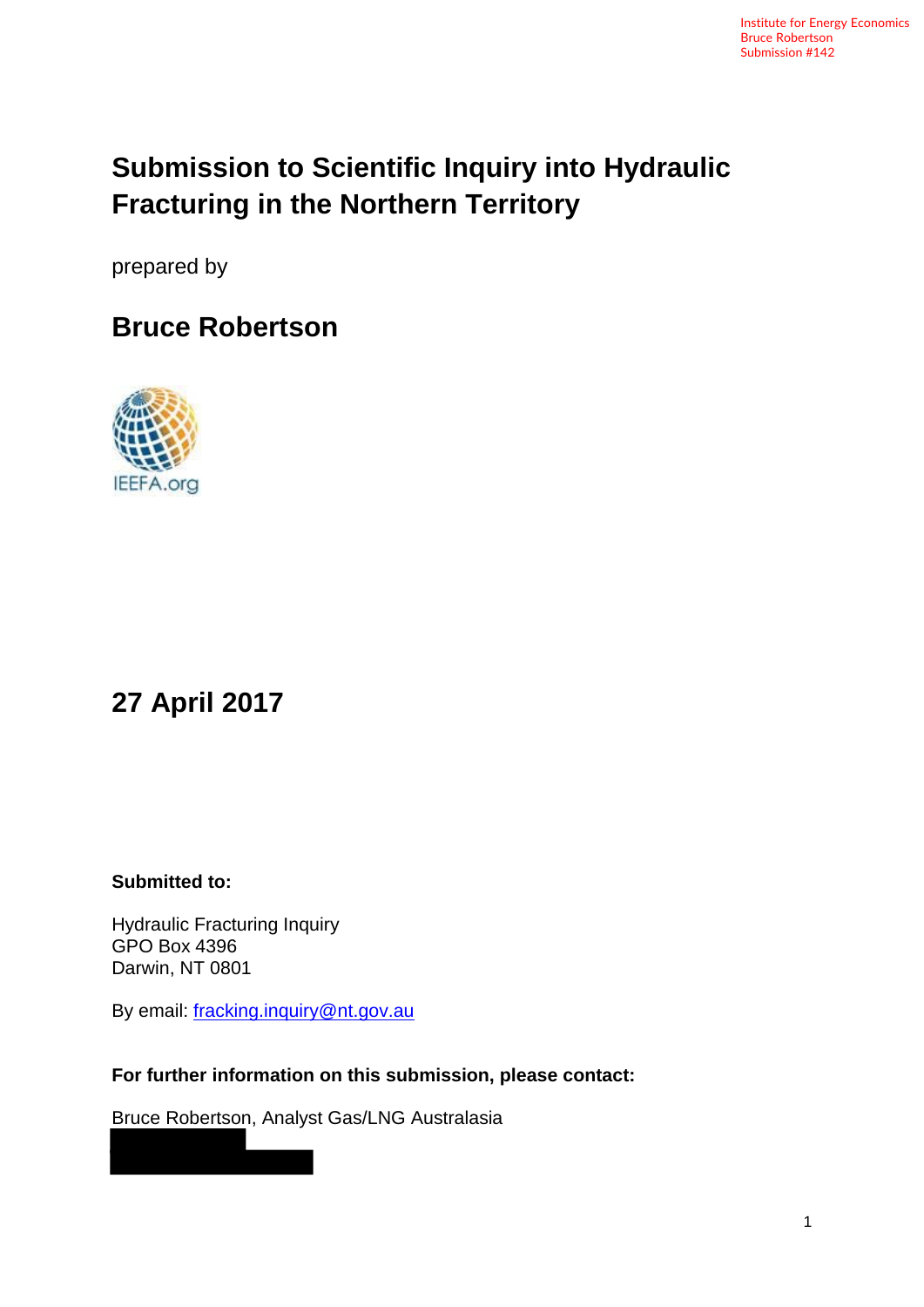#### **Introduction**

#### **Professional Experience:**

I have been an analyst / fund manager /professional investor for 32 years.

#### **Links to reports and media articles:**

Specifically on the Northern Territory and its place in the global market authored by myself:

Pipedream – A financial analysis of the NEGI - May 2016 [http://ieefa.org/wp-content/uploads/2016/05/Pipe-Dream-A-Financial-Analysis-of-the-](http://ieefa.org/wp-content/uploads/2016/05/Pipe-Dream-A-Financial-Analysis-of-the-NEGI-MAY-2016.pdf)[NEGI-MAY-2016.pdf](http://ieefa.org/wp-content/uploads/2016/05/Pipe-Dream-A-Financial-Analysis-of-the-NEGI-MAY-2016.pdf)

The Northern Gas Pipeline – A submission to the EIS - 4/10/2016 [http://ieefa.org/wp-content/uploads/2016/10/The-Northern-Gas-Pipeline-Submission-to](http://ieefa.org/wp-content/uploads/2016/10/The-Northern-Gas-Pipeline-Submission-to-the-EIS.pdf)[the-EIS.pdf](http://ieefa.org/wp-content/uploads/2016/10/The-Northern-Gas-Pipeline-Submission-to-the-EIS.pdf)

A sample of other podcasts/media interviews and articles on the gas/LNG industry in Australia and globally in the last 2 months:

Interview with Alan Jones 2GB 24/4/17

<http://www.2gb.com/podcast/bruce-robertson/>

Follow up interview following Gas Export restrictions 27/4/17

<http://www.2gb.com/podcast/bruce-robertson-2/>

Interview with Leon Byner with 5aa – 24/4/17

<http://www.fiveaa.com.au/shows/leon-byner/leon-byner-on-gas-price-increases>

Stephen Long ABC National News 18/04/17

[http://www.abc.net.au/news/2017-04-18/gas-export-plants-one-third-owned-by-foreign](http://www.abc.net.au/news/2017-04-18/gas-export-plants-one-third-owned-by-foreign-governments/8448800)[governments/8448800](http://www.abc.net.au/news/2017-04-18/gas-export-plants-one-third-owned-by-foreign-governments/8448800)

Why is Australia's gas market broken?- Australian Politics Live podcast - The Guardian 28/3/17

[https://www.theguardian.com/australia-news/audio/2017/mar/28/why-is-australias-gas](https://www.theguardian.com/australia-news/audio/2017/mar/28/why-is-australias-gas-market-broken-australian-politics-live-podcast)[market-broken-australian-politics-live-podcast](https://www.theguardian.com/australia-news/audio/2017/mar/28/why-is-australias-gas-market-broken-australian-politics-live-podcast)

The Gas Industry's Power play- The Saturday Paper - Mike Seccombe 25/3/17

[https://www.thesaturdaypaper.com.au/news/resources/2017/03/25/the-gas-industrys](https://www.thesaturdaypaper.com.au/news/resources/2017/03/25/the-gas-industrys-power-play/14903604004401)[power-play/14903604004401](https://www.thesaturdaypaper.com.au/news/resources/2017/03/25/the-gas-industrys-power-play/14903604004401)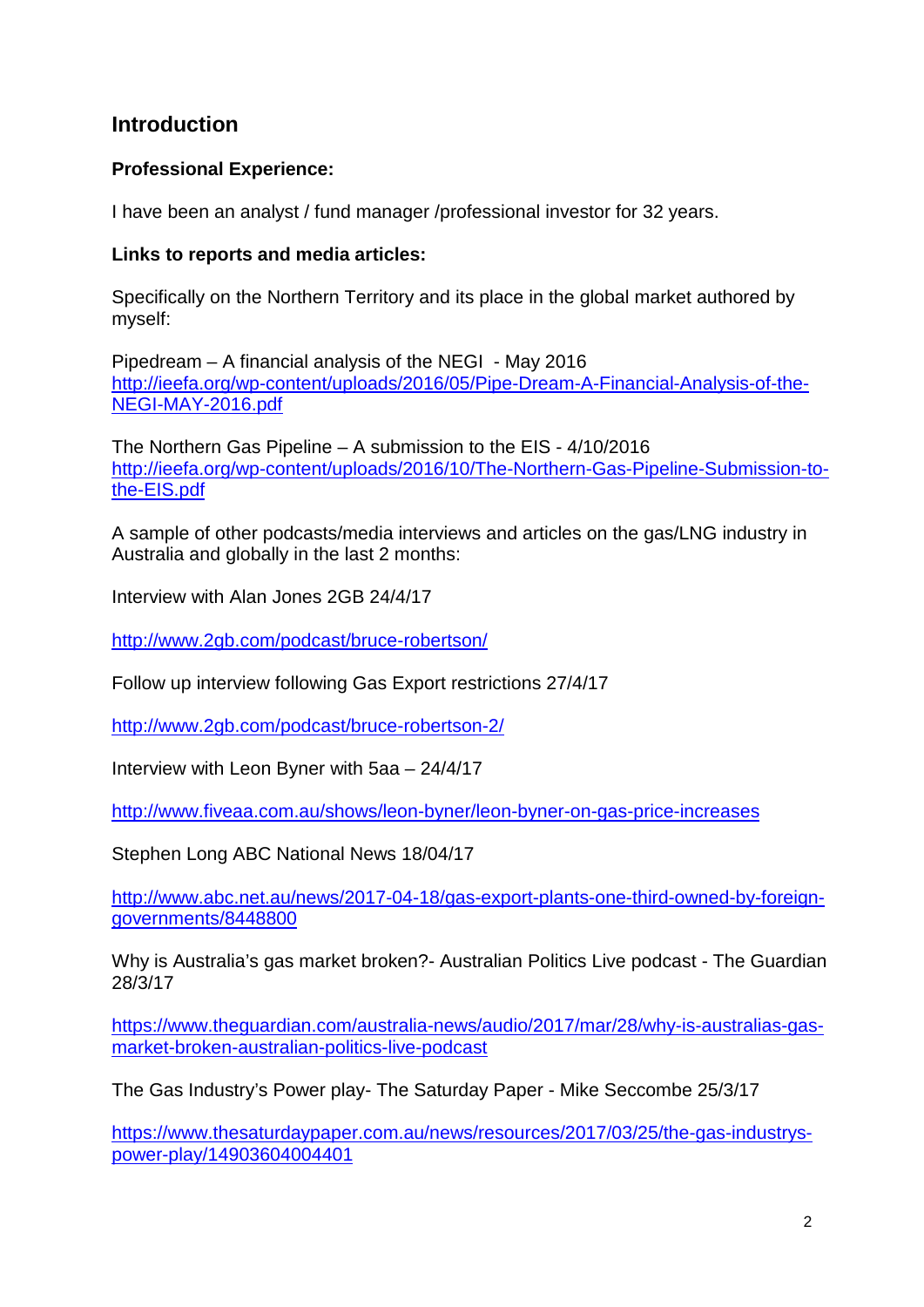SA's crazy gas shortage – why are we importing our own gas at a higher price? – Today Tonight Channel 7

<https://www.todaytonightadelaide.com.au/stories/crazy-gas-prices>

The absurdity of Australia facing a gas shortage – news.com.au – 14/3/17 [http://www.news.com.au/finance/business/mining/the-absurdity-of-australia-facing-a](http://www.news.com.au/finance/business/mining/the-absurdity-of-australia-facing-a-gas-shortage/news-story/7ce0d2e9bf0029d6049a90bcfa4243a3)[gas-shortage/news-story/7ce0d2e9bf0029d6049a90bcfa4243a3](http://www.news.com.au/finance/business/mining/the-absurdity-of-australia-facing-a-gas-shortage/news-story/7ce0d2e9bf0029d6049a90bcfa4243a3)

A gas company "cartel" is forcing up the price of power in Australian well above international prices – Leon Byner 5aa Adelaide – 14/3/17

[http://www.fiveaa.com.au/shows/leon-byner/the-local-gas-cartel-ripping-off-aussie](http://www.fiveaa.com.au/shows/leon-byner/the-local-gas-cartel-ripping-off-aussie-customers?app=novafm&)[customers?app=novafm&](http://www.fiveaa.com.au/shows/leon-byner/the-local-gas-cartel-ripping-off-aussie-customers?app=novafm&)

Older articles with particular relevance to the Northern Territory: The expensive pipeline network in Australia co authored with Michael West – 15/7/16:

<http://www.michaelwest.com.au/its-a-gas-australian-gas-prices-are-a-bargain-in-japan/>

The Northern Territory Pipeline 19/5/16

[http://www.ntnews.com.au/business/gas-pipeline-a-big-white-elephant/news](http://www.ntnews.com.au/business/gas-pipeline-a-big-white-elephant/news-story/0b15e0f2626e3ed751e245cc51dabb6f)[story/0b15e0f2626e3ed751e245cc51dabb6f](http://www.ntnews.com.au/business/gas-pipeline-a-big-white-elephant/news-story/0b15e0f2626e3ed751e245cc51dabb6f)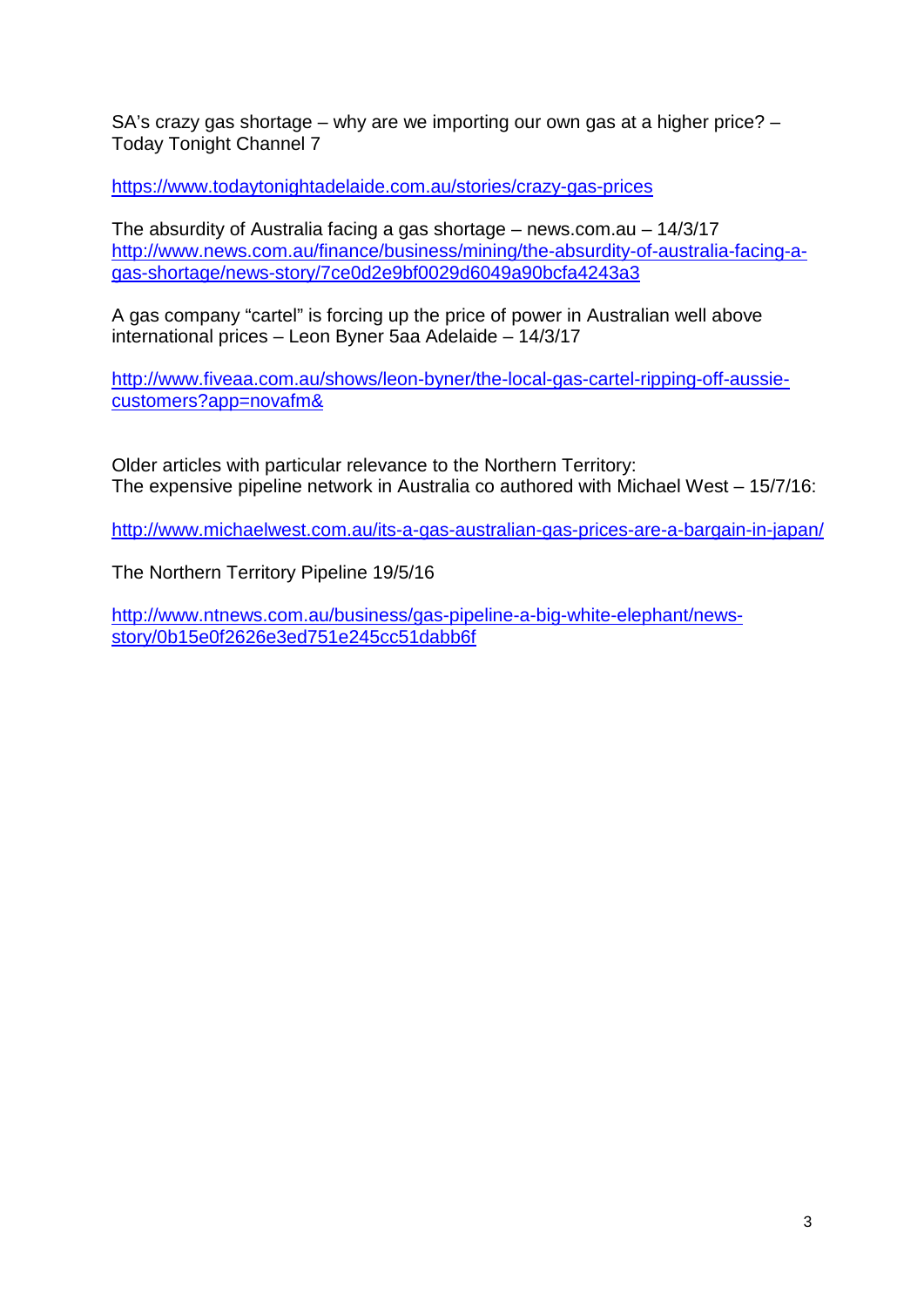# **Is onshore gas in the Northern Territory financially viable?**

#### **Background**

This paper should be read in conjunction with Pipe Dream – [A Financial Analysis of the](http://ieefa.org/wp-content/uploads/2016/05/Pipe-Dream-A-Financial-Analysis-of-the-NEGI-MAY-2016.pdf)  Northern Gas Pipeline.<sup>1</sup> In this report the global demand and supply of LNG is [outlined.](http://ieefa.org/wp-content/uploads/2016/05/Pipe-Dream-A-Financial-Analysis-of-the-NEGI-MAY-2016.pdf) 

[The conclusion is that globally the LNG market faces an unprecedented increase in](http://ieefa.org/wp-content/uploads/2016/05/Pipe-Dream-A-Financial-Analysis-of-the-NEGI-MAY-2016.pdf)  [supply with Global LNG capacity increasing by 30% over the period 2015-2020 to](http://ieefa.org/wp-content/uploads/2016/05/Pipe-Dream-A-Financial-Analysis-of-the-NEGI-MAY-2016.pdf)  [400MT. Out to 2030 demand is forecast to grow to 391MT by the Office of the Chief](http://ieefa.org/wp-content/uploads/2016/05/Pipe-Dream-A-Financial-Analysis-of-the-NEGI-MAY-2016.pdf)  Economist.[2](#page-3-1) [Official government forecasts are for a long term glut in supply out to](http://ieefa.org/wp-content/uploads/2016/05/Pipe-Dream-A-Financial-Analysis-of-the-NEGI-MAY-2016.pdf)  [2030. The official forecasts for demand are however too high implying that the glut](http://ieefa.org/wp-content/uploads/2016/05/Pipe-Dream-A-Financial-Analysis-of-the-NEGI-MAY-2016.pdf)  [could well extend beyond 2030.](http://ieefa.org/wp-content/uploads/2016/05/Pipe-Dream-A-Financial-Analysis-of-the-NEGI-MAY-2016.pdf) 

#### **Introduction**

The onshore gas industry in the Northern Territory is predicated on supplying the export Liquefied Natural Gas (LNG) terminals at Gladstone in Queensland or the East Coast Australian domestic gas market.

The export gas terminals at Gladstone are currently loss making and face significant economic challenges in the short, medium and long term.

Costs of production in the Northern Territory are estimated to be around A\$7.50/GJ. The onshore unconventional gas industry has consistently under estimated its costs. Even taking this figure at face value it is not possible to see how this is economic in a low cost gas world.

The global gas markets are in a state of glut and the glut currently looks as if it will be extended. In the US there is renewed impetus to approve more export LNG facilities and Qatar, the worlds lowest cost producer has just lifted a 12 year moratorium on gas development in its massive North Field.<sup>[3](#page-3-2)</sup>

The development of high cost shale gas in the Northern Territory could result in higher prices and decreased energy security for Northern Territory consumers as has occurred in the Eastern States of Australia.

<span id="page-3-0"></span> <sup>1</sup> [http://ieefa.org/wp-content/uploads/2016/05/Pipe-Dream-A-Financial-Analysis-of-the-](http://ieefa.org/wp-content/uploads/2016/05/Pipe-Dream-A-Financial-Analysis-of-the-NEGI-MAY-2016.pdf)[NEGI-MAY-2016.pdf](http://ieefa.org/wp-content/uploads/2016/05/Pipe-Dream-A-Financial-Analysis-of-the-NEGI-MAY-2016.pdf)

<span id="page-3-1"></span><sup>2</sup> P84-88 [https://industry.gov.au/Office-of-the-Chief-](https://industry.gov.au/Office-of-the-Chief-Economist/Publications/Documents/gas-market/Gas-Market-Report-2015.pdf)

[Economist/Publications/Documents/gas-market/Gas-Market-Report-2015.pdf](https://industry.gov.au/Office-of-the-Chief-Economist/Publications/Documents/gas-market/Gas-Market-Report-2015.pdf)

<span id="page-3-2"></span><sup>3</sup> [https://www.oxfordenergy.org/wpcms/wp-content/uploads/2017/04/Qatar-Lifts-its-LNG-](https://www.oxfordenergy.org/wpcms/wp-content/uploads/2017/04/Qatar-Lifts-its-LNG-Moratorium.pdf)[Moratorium.pdf](https://www.oxfordenergy.org/wpcms/wp-content/uploads/2017/04/Qatar-Lifts-its-LNG-Moratorium.pdf)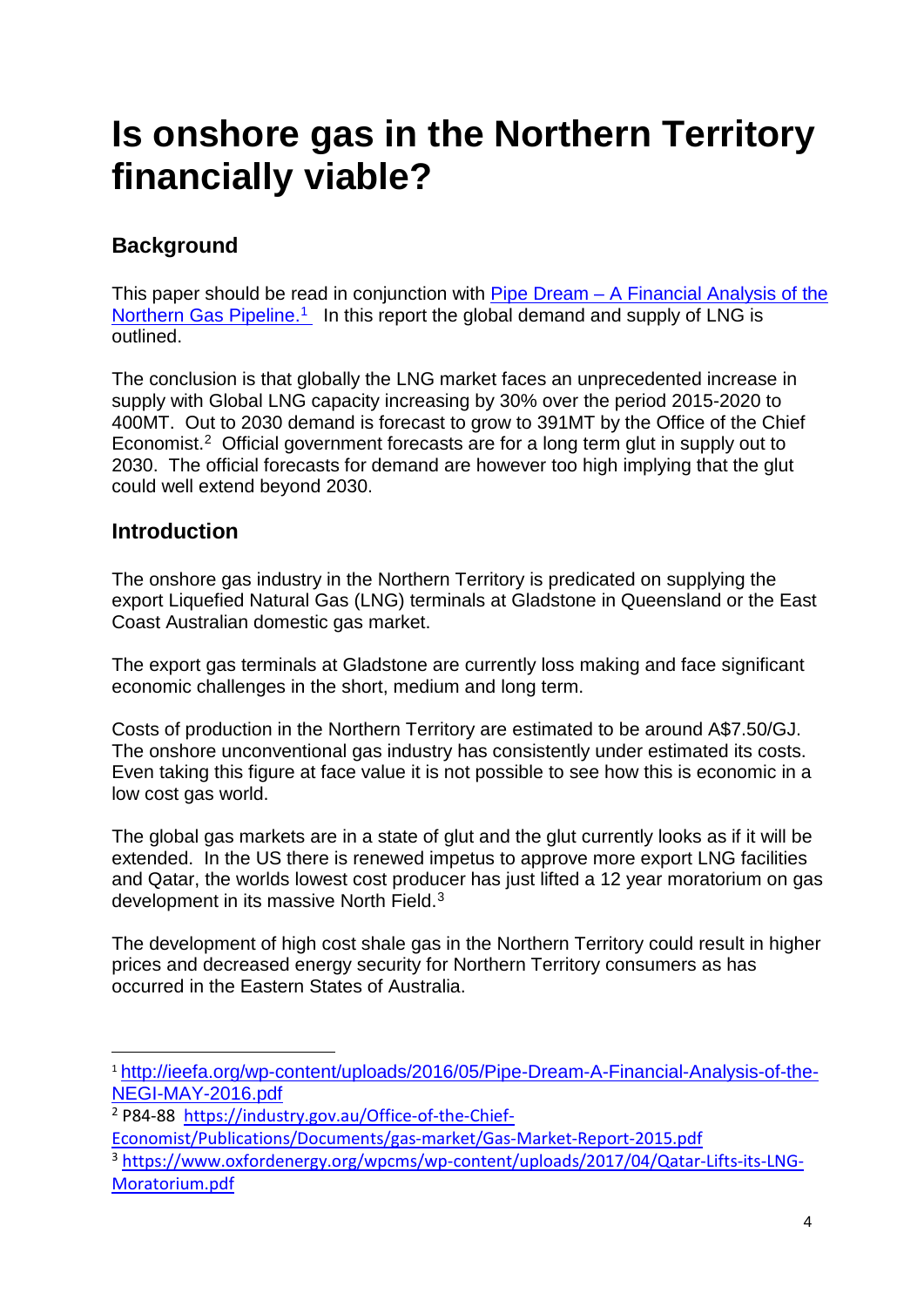There is significant risk that if the industry proceeds in the Northern Territory the assets may become stranded as export customers look to lower cost sources of supply and domestic consumers look to fuel switching to electricity.

### **Costs of Production of Northern Territory Gas**

The onshore gas industry in Australia has consistently underestimated their costs of production.

Santos in their Environmental Impact Statement (EIS) for the GLNG export terminal at Gladstone stated that:

*"Morgan Stanley (2008) estimate that industry-wide operating and development costs for CSG are in the order of \$2.20/GJ to \$2.70/GJ, however as resource quality declines and recovery becomes more difficult, these costs are expected to increase, notwithstanding any technological break throughs."[4](#page-4-0)*

Current CSG field costs range from A\$3.55 through to A\$8.50/GJ, according to a report commissioned by the Australian Energy Market Operator (AEMO). [5](#page-4-1) Essentially the cheapest field on the east coast of Australia cannot produce gas at the top end of the estimated industry wide operating and development costs.

In the Northern Territory production costs have been estimated at A\$7.50/GJ<sup>6</sup> by Core Energy in a report commissioned by the South Australian Department of State Development's Energy Resource Division.



<span id="page-4-0"></span>4 Page 6.15.11 Santos EIS March 2009

<span id="page-4-2"></span><sup>6</sup>http://petroleum.statedevelopment.sa.gov.au/ data/assets/pdf\_file/0005/283919/Core Energy - Cooper-Eromanga Basin Outlook - Final - Oct2016v1.pdf

<span id="page-4-1"></span><sup>5</sup> Source: Gas Production and Transmission Costs – Core Energy/AEMO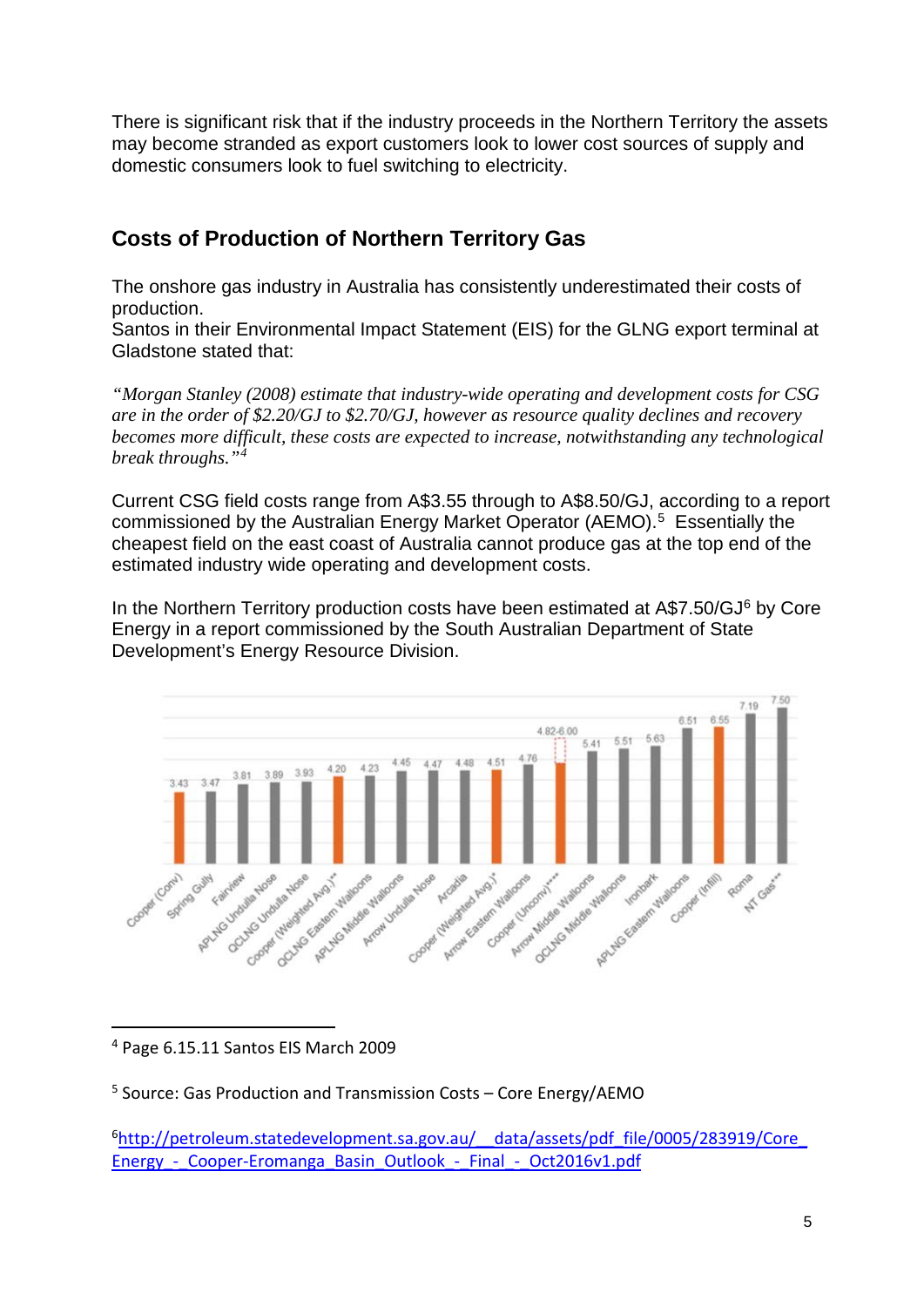It is likely that this estimate will also prove to be optimistic. Even taking the cost of production at face value of A\$7.50/GJ the costs of production do not compare favourably on a global scale. Taking our two largest competitors Qatar and the US is instructive. In Qatar gas production costs are extremely low at below A\$0.20/GJ whilst in the US the delivered price to the Henry Hub market averaged A\$3.55 in March 2017.

Delivered to a metropolitan market or to the Wallumbilla Hub the price of Northern Territory gas blows out to become in excess of A\$11/GJ. This is more than three times the cost of gas delivered to the Henry Hub in the USA.

| <b>Gas Play</b>               | VTS <sup>14</sup>     | <b>Adelaide</b> | <b>Sydney</b> | <b>Wallumbilla</b> | Mt Isa |
|-------------------------------|-----------------------|-----------------|---------------|--------------------|--------|
| Ironbark                      | 8.03 plus NVI tariff  | 7.75            | 8.03          | 5.63               | 8.34   |
| <b>APLNG Eastern Walloons</b> | 8.91 plus NVI tariff  | 8.63            | 8.91          | 6.51               | 9.22   |
| Cooper (Infill)               | 7.55 plus NVI tariff  | 7.27            | 7.55          | 7.45-7.95          | 8.36   |
| Roma                          | 9.59 plus NVI tariff  | 9.31            | 9.59          | 7.19               | 9.90   |
| NT Gas                        | 11.86 plus NVI tariff | 11.58           | 11.86         | 11.76              | 9.05   |

[7](#page-5-0)The Victorian Transmission System ("VTS") is the transmission network across Melbourne and rural Victoria. The NSW-Vic Interconnect ("NVI") is the transmission pipeline running between Victoria and NSW, connecting the VTS and the Moomba to Sydney Pipeline.

Currently spot prices in Japan are less than A\$7.50/GJ. [8](#page-5-1) That is after the gas has gone through the expensive liquefaction and transport process a process that costs around A\$4.95/GJ. Total costs of Northern Territory gas would be over A\$16/GJ delivered to Japan which is more than twice the price currently being paid.

The current contract prices being realised in Asia can be gleaned from the latest quarterly report put out by Santos.[9](#page-5-2) They state a realised price for their LNG exports of \$US7.09/mmBtu which is equivalent to A\$8.96/GJ. Total costs of Northern Territory gas delivered Asia would be over A\$16/GJ. This is 78% higher than the customers are currently paying under long term contracts.

Gas produced in the Northern Territory is currently not economic to export to Asia on either the spot markets or the contract markets by a very considerable margin.

<span id="page-5-0"></span> $<sup>7</sup>$  page 19</sup>

[http://petroleum.statedevelopment.sa.gov.au/\\_\\_data/assets/pdf\\_file/0005/283919/Core\\_E](http://petroleum.statedevelopment.sa.gov.au/__data/assets/pdf_file/0005/283919/Core_Energy_-_Cooper-Eromanga_Basin_Outlook_-_Final_-_Oct2016v1.pdf) nergy - Cooper-Eromanga Basin Outlook - Final - Oct2016v1.pdf

<span id="page-5-1"></span><sup>8</sup> Source: Nikkei Asian Review dated April 14

[http://asia.nikkei.com/Markets/Commodities/LNG-spot-prices-plunge-in-Asia-on-supply](http://asia.nikkei.com/Markets/Commodities/LNG-spot-prices-plunge-in-Asia-on-supply-glut-concerns)[glut-concerns](http://asia.nikkei.com/Markets/Commodities/LNG-spot-prices-plunge-in-Asia-on-supply-glut-concerns)

<span id="page-5-2"></span><sup>9</sup> <http://www.asx.com.au/asxpdf/20170420/pdf/43hmd0h79z0h82.pdf>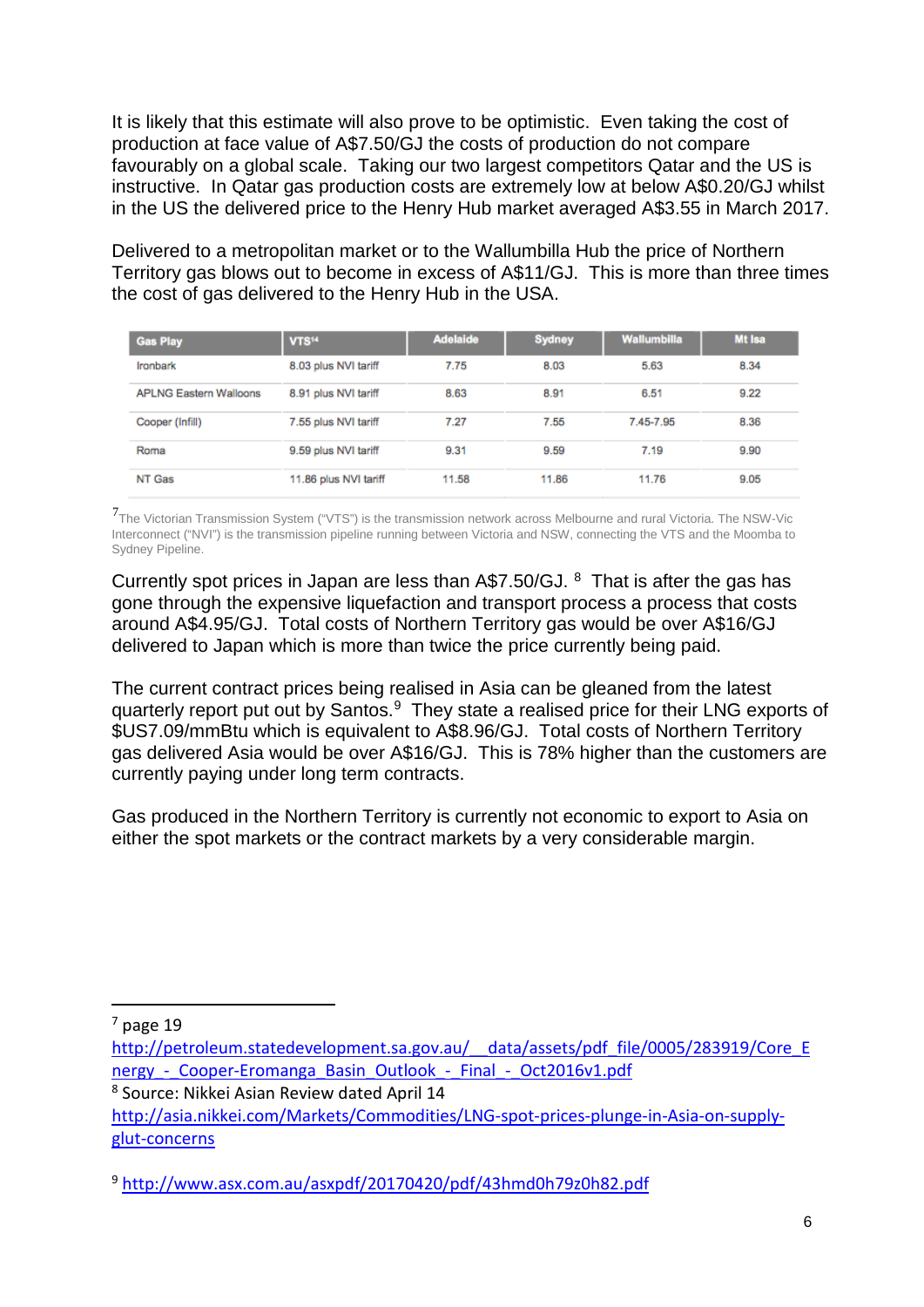#### **The Threats to the three plants at Gladstone**

The three export gas plants at Gladstone sit at the very top of the global cost curve.<sup>10</sup> After any major investment boom in the resources sector there comes a bust. It is the globally high cost producers that typically exit the market to see it rebalance. The three plants at Gladstone sit at the top of the global cost curve and are therefore very susceptible in the current downturn in global prices.

The lowest cost producer in the world, Qatar, recently announced that it has lifted a moratorium on development of its massive North field. If it goes ahead and develops this resource it will place further pressure on gas prices in the early to mid 2020's.



**Cost Stack From Various Supply Sources to Japan (DES)\*** 

## **Could the Northern Territory Gas supply the southern states?**

The domestic gas price in Australia has risen to levels above those in Japan and more broadly Asia. The Cartel of gas producers on the East Coast of Australia restrict supply and force up the price. Recently, the government has introduced some temporary export restrictions in a bid to place downward pressure on domestic gas prices.

These export restrictions may or may not have the desired effect depending on how they are implemented. In any case the political pressure is on to reduce domestic prices. The Minister for Energy Josh Freydenberg, is on record as saying that we should be paying the netback price. He described what he saw as the netback price as:

<span id="page-6-0"></span> <sup>10</sup> <http://www.eia.gov/conference/2016/pdf/presentations/mikhaiel.pdf>